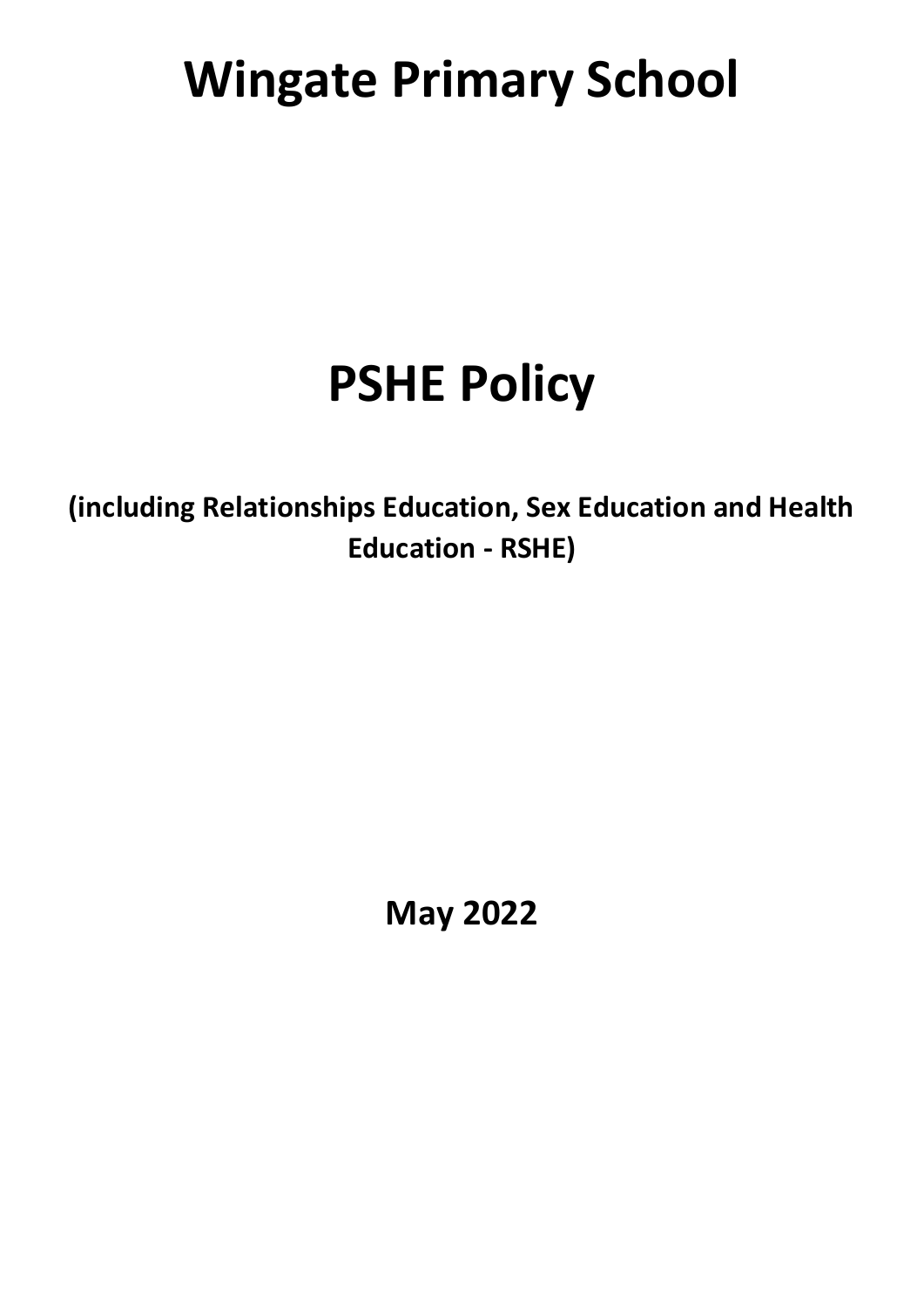This policy is written with consideration to our school commitment to the Rights of the Child and our achievement of becoming a Rights Respecting School. It complies with Article 28 of the UNCRC 'Every child has the right to an education' as well as Article 29 'Education must develop every child's personality, talents and abilities to the full'. Although direct reference to this is not continually made, the policy has been written with full awareness to our commitment to and respect for this initiative.

The rights and dignity of our children are at the heart of everything we do, every decision we and they make and every driver for making progress and helping our children to develop as responsible, valued global citizens who want to make a positive contribution to their and our world.

In our school it is our intent that we help children to develop resilience, perseverance, autonomy and focus. Our children learn that they are valued and valuable, they are independent people in their own right and they have the power to do wonderful, amazing things at every stage of every day.

Every one of our children is a unique individual with their own strengths, aptitudes, interests and dreams. As a school community we will endeavour to support each child to make the most of every opportunity we offer.

We provide enriching experiences to engage learners and in designing and developing our curriculum we have taken into consideration

- how children learn and remember; progress means knowing more and remembering more
- what our children need to succeed in life; cultural capital they need to make aspirational choices and succeed beyond their time at Wingate Primary School.

The key drivers for our curriculum

Ambition and aspiration Resilience and courage Autonomy and independence Perseverance and solution finding

This policy was developed in response to:

- Children and Social Work Act (2017)
- Relationships Education and Relationships and Sex Education (RSE) and Health Education Guidance, (Department for Education September 2020)
- Equalities Act 2010
- Not Yet Good Enough: personal, social, health and economic education in schools, (Ofsted 2013)
- Special Educational Needs and Disability Code of Practice: 0-25 years, 2017
- Life Lessons: PSHE and SRE in schools: Fifth Report, (House of Commons Education Committee 2015)
- Keeping Children safe in Education Statutory Safeguarding Guidance (2021)
- Transforming Children and Young People's Mental Health Provision Green Paper (July 2018)

This policy should be considered alongside the following:

- E-safety/Online Policy
- Anti-bullying/Behaviour Policy
- Safeguarding Policy (including child sexual exploitation)
- Equality and Inclusion Policy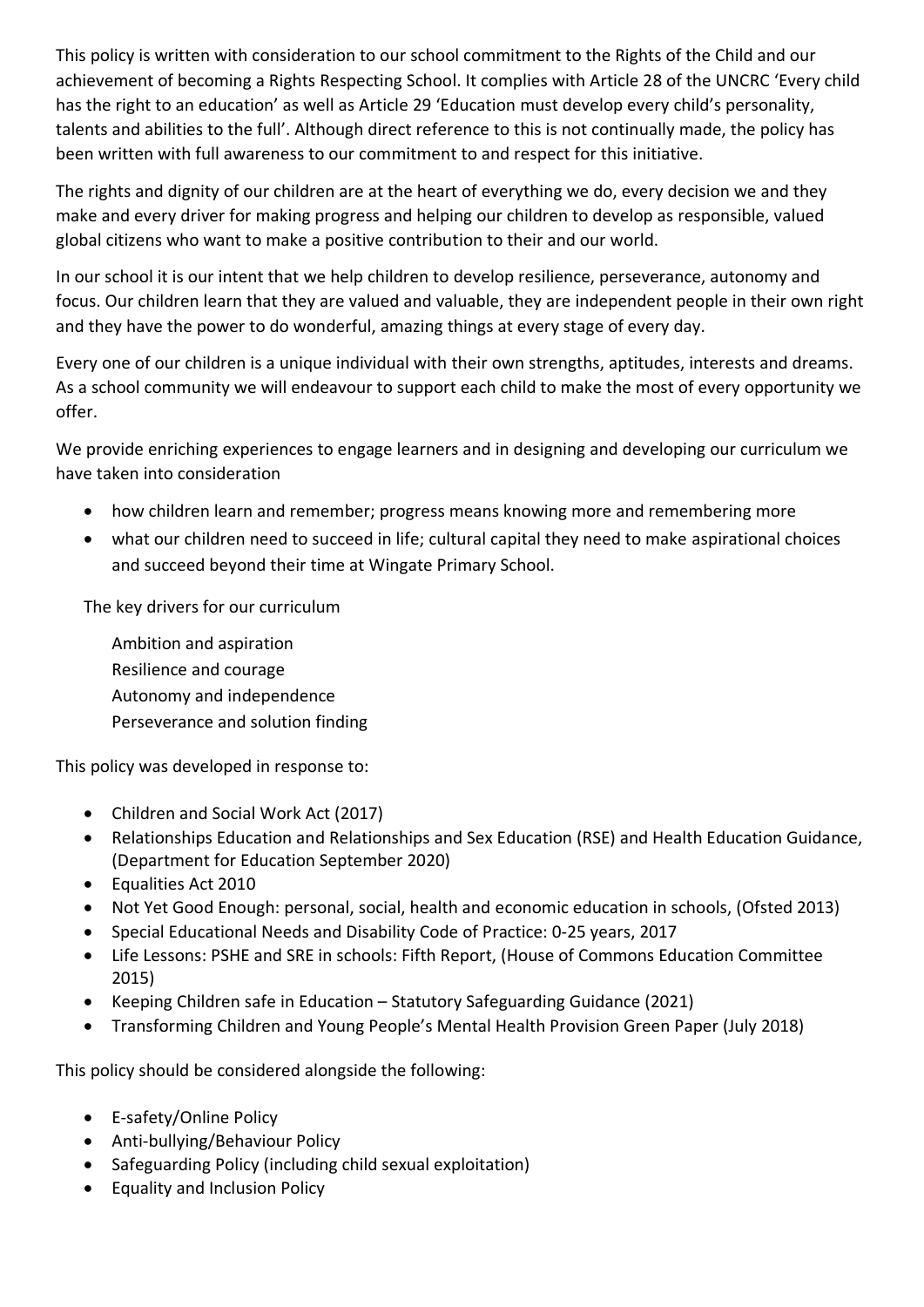#### **Statutory Guidance**

An amendment to the Children and Social Work Act 2017 made Relationships and Health Education in primary schools statutory subjects. The DfE guidance on Relationships, Health and Sex Education became active from September 2020.

We are confident that the Jigsaw Programme that we use at here at Wingate Primary School covers all aspects of Relationships, Sex and Health Education (RSHE) within the context of a full PSHE programme in an age-appropriate way. Should changes to these curriculum areas occur in the future, we will ensure all statutory duties are fulfilled. We believe the Jigsaw Programme offers us a comprehensive, carefully thought-through Scheme of Work which brings consistency and progression to our children's learning in this vital curriculum area.

#### **Vision for PSHE**

The aim of PSHE/RSHE teaching, here at Wingate Primary School is to develop the knowledge and skills required to enable our children to make informed decisions about their wellbeing, health and relationships and to build their self-efficacy in order to embrace the challenges of creating a happy and successful adult life. We feel it is very important children are given opportunities to develop the skills required to make sound decisions when facing risks, challenges or new or more complex situations. We aim to deliver lessons that provide contexts for children to embed new knowledge, so that this knowledge can then be used confidently in real life situations. We want our children to have high aspirations, a belief in themselves and realise that anything is possible. We value PSHE as one way to support children's development as human beings, to enable them to understand and respect who they are, to empower them with a voice and to equip them for life and learning.

#### **Aims and Objectives**

As a school we aim to:

- develop children's skills (e.g. resilience, risk management, problem solving, team work and critical thinking) necessary to make sound decisions when facing risks, challenges and complex contexts.
- ensure that our children know how and when to ask for help, and know where to access support.
- deliver high quality, age-appropriate teaching to prepare our children for the opportunities, responsibilities and experiences of adult life.
- promote the spiritual, moral, social, cultural, mental and physical development in school and in the wider community.

#### **Principles and Values**

In addition we believe that PSHE/RSHE teaching should:

- be an integral part of the lifelong learning process, beginning in early childhood and to continue into adult life.
- be an entitlement for all pupils in our care.
- encourage every pupil to contribute to the school community that aims to support each individual as they grow and learn.
- be set within this wider school context and supports family commitment and love, respect and affection, knowledge and openness. Family is a broad concept; not just one model, e.g. children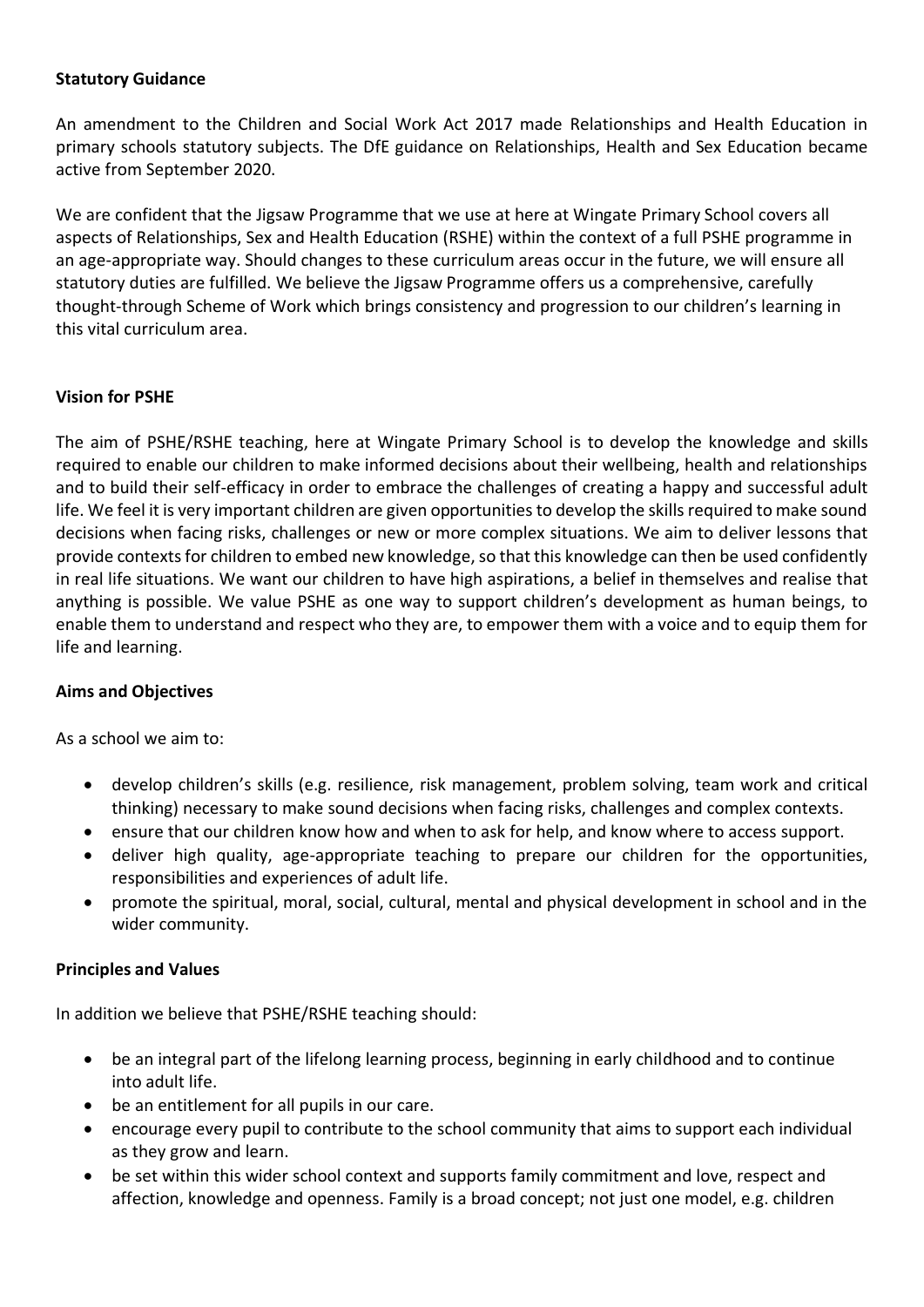living with step families; those living with same sex parents, children looked after, adopted children, extended family. It includes a variety of types of family structure, and acceptance of diversity.

- encourage pupils and staff to share and listen to each other's views and respect each other's right to hold/express views. We are aware of different values and opinions to sexual orientation and gender identity without promotion of any particular family structure. The important values are love, respect, kindness, generosity and care for each other.
- generate an atmosphere where questions and discussion on personal matters can take place without any stigma or embarrassment.
- recognise that parents and carers are the prime educators in teaching their children about sex, relationships and growing up. We aim to work in partnership with parents/carers and pupils, consulting them about the content of programmes.
- recognise that the wider community has much to offer and we aim to work in partnership with other health and education professionals.

## **PSHE/RSHE teaching in this school has three main elements:**

#### **Attitudes and Values**

- learning the importance of values, individual conscience and moral choices.
- learning the value and valuing family life, stable and loving relationships, marriage and civil partnerships.
- learning the value of and demonstrating respect, love and care.
- exploring, considering and understanding moral dilemmas.
- developing skills including negotiation and decision making.
- the importance of permission seeking/consent and giving, in relationships with friends, peers and adults.
- challenging myths, misconceptions and false assumptions about behaviour.

#### **Personal and Social Skills**

- learning to manage emotions within relationships confidently and sensitively, including off and online.
- developing positive self-esteem and confidence.
- developing and demonstrating self-respect and empathy for others.
- making informed choices with an absence of prejudice.
- developing an appreciation of the consequences of choices made.
- managing conflict.
- empower pupils with the skills to be able to recognise inappropriate/ uncomfortable situations and/or behaviours with their peers and adults.
- How to report concerns or abuse, and the vocabulary and confidence needed to do so.

#### **Knowledge and Understanding**

- know the key facts about puberty and the changing adolescent body, particularly from ages 9 through to age 11, including physical and emotional changes. (Health Education)
- learn about menstrual wellbeing including the key facts about the menstrual cycle. (Health Education)
- learning about reproduction, gender identity, personal health, emotions and relationships.
- learning about where to go for help or advice in school and how to access a range of local and national support agencies.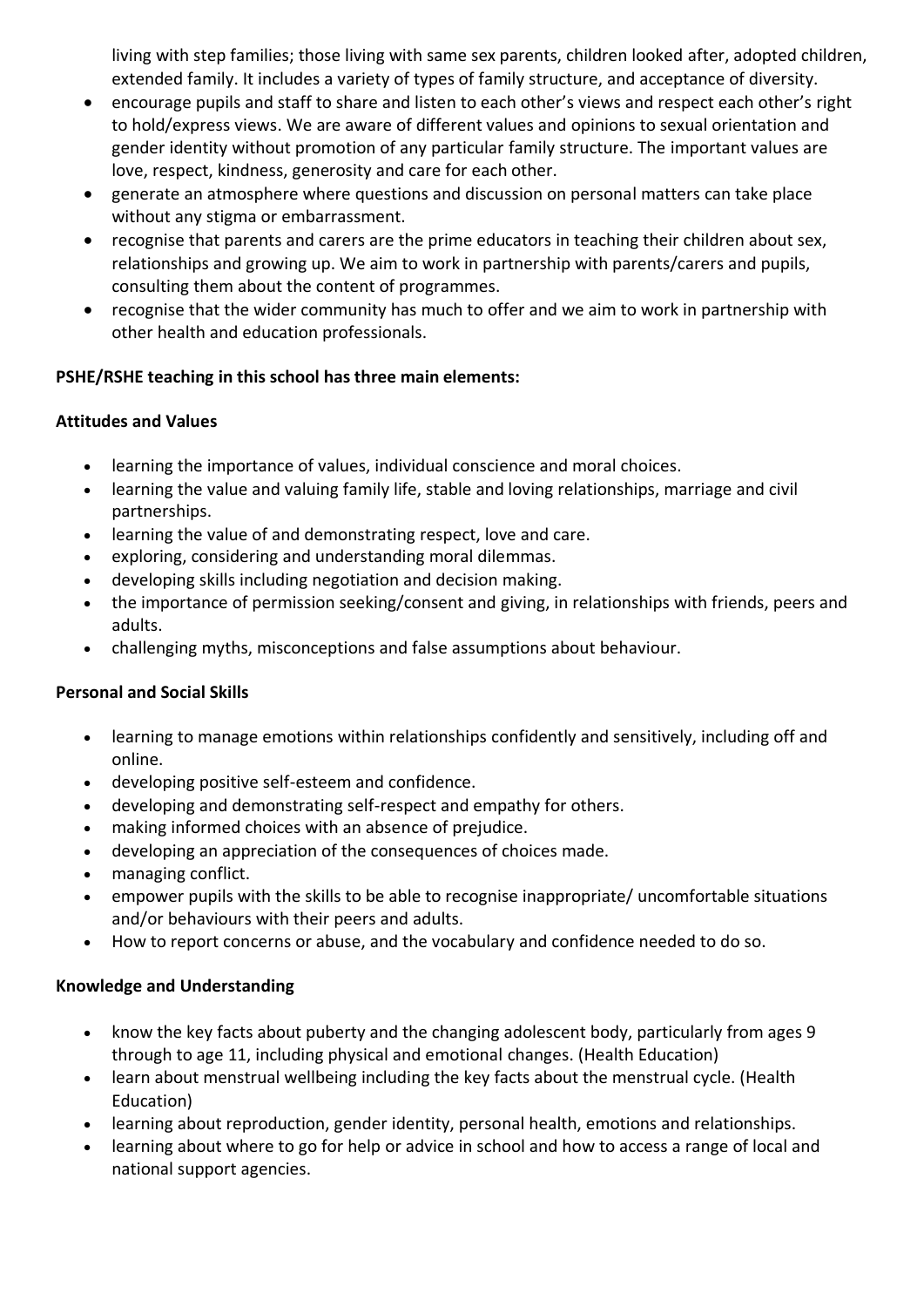#### **PSHE Impact**

The impact of our PSHE curriculum is that children at Wingate Primary School enjoy PSHE lessons and are prepared for a successful adult life. By the time our children leave our school they will:

- have positive values and a moral framework that will guide their decisions, judgements and behaviour.
- be on their way to becoming healthy, open minded, respectful, socially and morally responsible, active members of society.
- appreciate difference and diversity.
- recognise and apply the British Values of Democracy, Tolerance, Mutual respect, Rule of law and Liberty.
- be able to understand and manage their emotions.
- be able to look after their mental health and well-being.
- be able to develop positive, healthy relationship with their peers both at the current time and in the future.
- have respect for themselves and others.
- be able to approach a range of real life situations and apply their skills and attributes to help navigate themselves through modern life.
- have the confidence and positive self-esteem to value themselves and others
- have respect for individual conscience and the skills to judge what kind of relationship they want.
- understand the consequences of their actions and behave responsibly within personal relationships.
- have the knowledge to help them avoid being pressured into uncomfortable or dangerous situations.
- communicate effectively by developing the appropriate language for sex and relationship issues.
- have an understanding of seeking permission and consent.
- have an awareness of their evolving sexuality, gender identity, challenge sexism and prejudice.
- have sufficient information and skills to protect themselves in a variety of situations including from exploitation.
- be aware of sources of help and acquire the skills and confidence to access advice and support if necessary.

## **Relationships Education**

Relationships Education is the building blocks of healthy, respectful relationships, focusing on family and friendships, including on and off line. It gives children and young people the essential skills to build positive, enjoyable and non-exploitative relationships. Relationships Education in primary schools will cover 'Families and people who care for me', 'Caring friendships', 'Respectful relationships', 'Online relationships', and 'Being safe'. The expected outcomes for each of these elements can be found later on in this policy. The way the Jigsaw Programme covers these is explained in the coverage grid, mapping document and puzzle maps. It is important to explain that whilst the Relationships Puzzle (unit) in Jigsaw covers most of the statutory Relationships Education, some of the outcomes are also taught elsewhere in Jigsaw e.g. the Celebrating Difference Puzzle helps children appreciate that there are many types of family composition and that each is important to the children involved. This holistic approach ensures the learning is reinforced through the year and across the curriculum.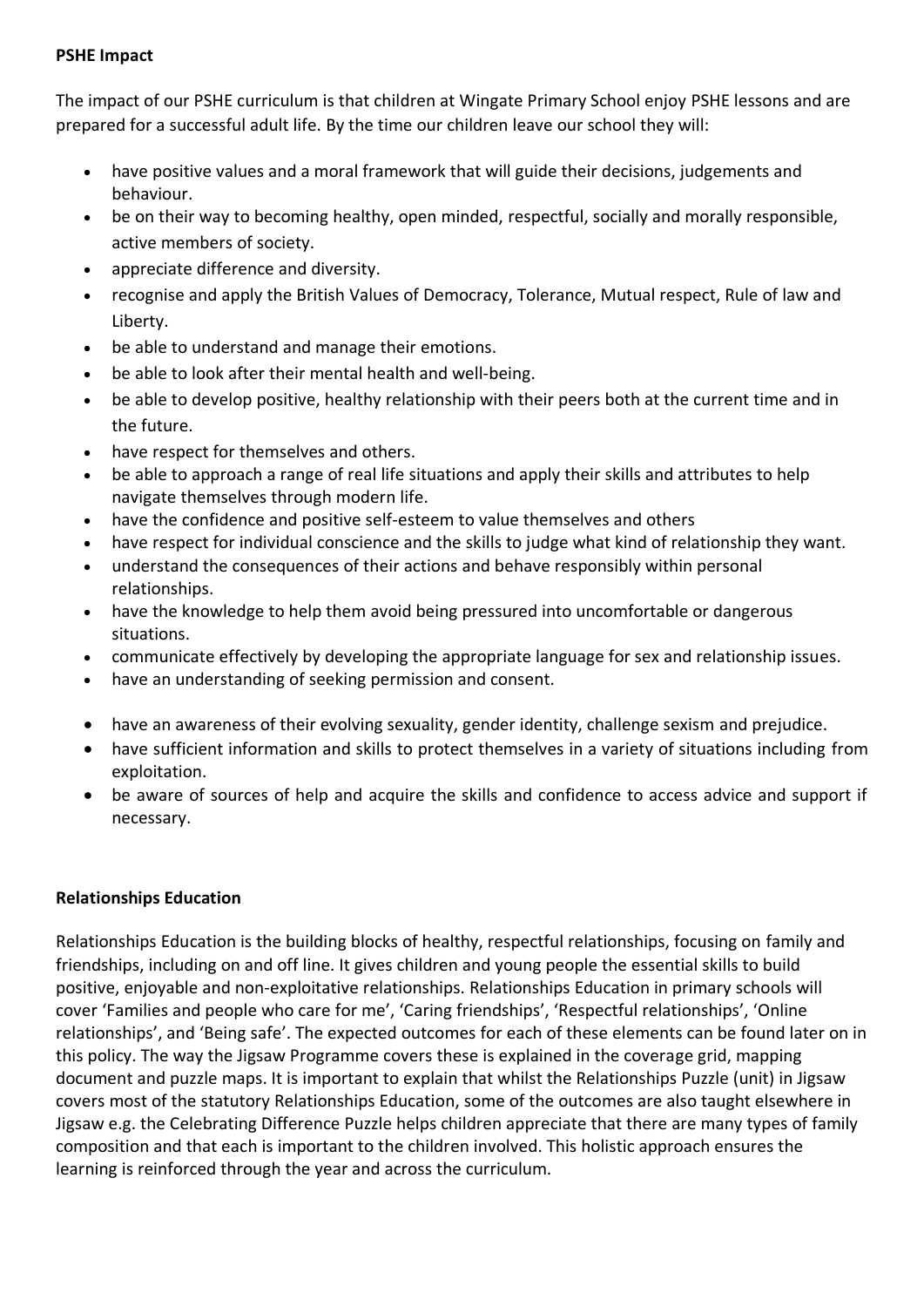#### **Health Education**

Health Education in primary schools will cover 'Mental wellbeing', 'Internet safety and harms', Physical health and fitness', Healthy eating', 'Drugs, alcohol and tobacco', 'Health and prevention', 'Basic First Aid' and 'Changing adolescent body'. The expected outcomes for each of these elements can be found later on in this policy. The way the Jigsaw Programme covers these is explained in the coverage grid, mapping document and puzzle maps. Again, it is important to explain that whilst the Healthy Me Puzzle (unit) in Jigsaw covers most of the statutory Health Education, some of the outcomes are taught elsewhere in Jigsaw e.g.emotional and mental health is nurtured every lesson through the 'Calm me' time, social skills are grown every lesson through the 'Connect us' activity and respect is enhanced through the use of the 'Jigsaw Charter'. Also, teaching children about puberty is now a statutory requirement which sits within the Health Education part of the DfE guidance within the 'Changing adolescent body' strand, and in Jigsaw this is taught as part of the Changing Me Puzzle (unit).

#### **Sex Education**

Sex Education at primary school is not statutory although the DfE Guidance 2019 (p.23) recommends that all primary schools 'have a sex education programme tailored to the age and the physical and emotional maturity of the pupils. Schools are to determine the content of sex education at primary school. Sex education 'should ensure that all children are prepared for the changes that adolescence brings and – drawing on knowledge of the human life cycle set out in the national curriculum for science - how a baby is conceived and born'.

Puberty is taught as a statutory requirement of Health Education and will be covered at some point in Primary School. We aim to cover this by our Jigsaw PSHE Programme in the 'Changing Me' Puzzle (unit). We firmly we believe that children should understand the facts about human reproduction before they leave primary school so we define Sex Education as understanding human reproduction. We intend to teach this through PSHE (Jigsaw - Changing Me puzzle) and teachers will use their professional judgement to ensure lesson content is appropriate for all learners . We feel that knowledge empowers and protects children as long as it is age-appropriate and we believe that primary schools should prepare children with accurate knowledge about puberty and human reproduction before they transfer to secondary school. Correct terminology for body parts is introduced early to normalise this biological vocabulary and to support safeguarding. These words are not used in isolation but always in conjunction, ensuring children know these are private parts of their bodies. Puberty can be introduced gently in Year 3/Year 4 because some girls may start their periods this early and we feel it is necessary to prepare them for this, so they aren't scared or worried. Conception can be introduced age-appropriately in Year 5/Year 6 in the context of understanding why our bodies change during puberty. Understanding of Human Reproduction, conception, childbirth and puberty can then be built upon and age appropriately covered in Year 6. Class teachers will assess the physical and emotional maturity of their individual classes and use their professional judgement to assess the content of the Jigsaw lessons before delivering all lessons. If a teacher feels the children are not ready for certain concepts to be introduced they will defer this teaching until the following year. Teachers will of course communicate with each other with regard to what has been covered as children move into the next year group.

#### **Parents' right to request their child be excused from Sex Education**

Some parents/carers prefer to take the responsibility for aspects of this element of education. Parents/carers have the right to withdraw their children from Sex Education provided at school except for those parts included in statutory National Curriculum Science and we would make alternative arrangements in such cases. Those parents/carers wishing to exercise this right are invited in to see Mrs Binks and/or Miss Hunter who will explore any concerns and discuss any impact that withdrawal may have on the child. Parents and carers cannot withdraw from any aspect of Relationships Education and Health Education lessons covering the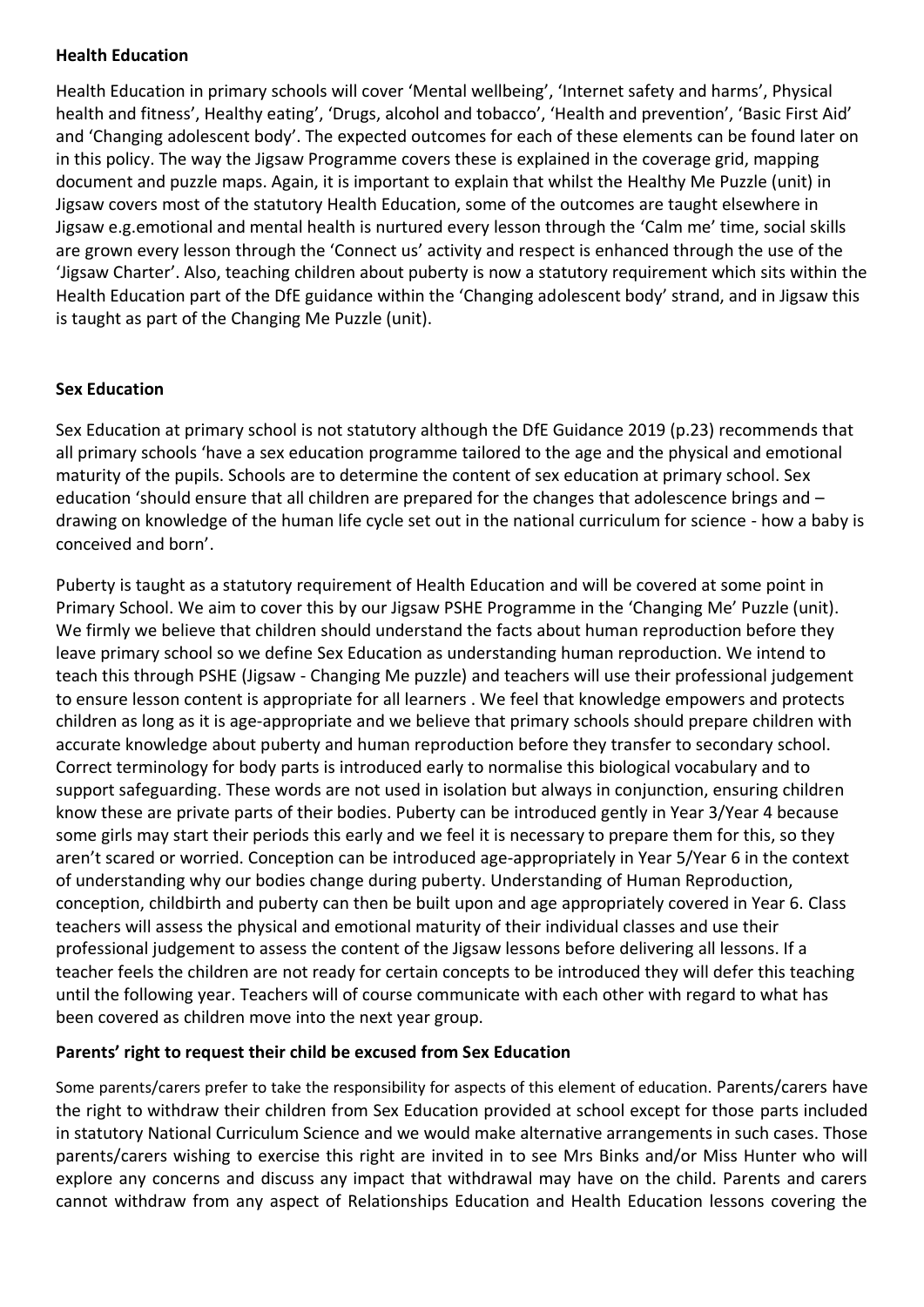changing adolescent body (puberty). The head teacher or the PSHE/RSHE lead will document the process and outcome. Parents/carers are welcome to review any RSE resources the school uses.

#### **How is Jigsaw PSHE organised in school?**

As stated previously we include the statutory Relationships and Health Education within our whole-school PSHE Programme. We believe Jigsaw, the mindful approach to PSHE ensures progression and a spiral curriculum and we specifically tailor it to our children's needs. The coverage grid, mapping document and puzzle maps shows exactly how Jigsaw and therefore our school, meets the statutory Relationships and Health Education requirements.

Jigsaw covers all areas of PSHE for the primary phase including statutory Relationships and Health Education. The table below gives the learning theme of each of the six Puzzles (units) and as these are taught across the school the learning deepens and broadens every year.

| <b>Term</b>      | <b>Puzzle (Unit)</b>             | Content                                                                                                                                           |
|------------------|----------------------------------|---------------------------------------------------------------------------------------------------------------------------------------------------|
| Autumn 1:        | Being Me in My<br>World          | Includes understanding my own identity and how I fit well in the<br>class, school and global community. Jigsaw Charter established.               |
| <b>Autumn 2:</b> | Celebrating<br><b>Difference</b> | Includes anti-bullying (cyber and homophobic bullying included)<br>and understanding.                                                             |
| Spring 1:        | Dreams and Goals                 | Includes goal-setting, aspirations, who do I want to become and<br>what would I like to do for work and to contribute to society.                 |
| Spring 2:        | <b>Healthy Me</b>                | Includes drugs and alcohol education, self-esteem and confidence<br>as well as healthy lifestyle choices, sleep, nutrition, rest and<br>exercise. |
| Summer 1:        | Relationships                    | Includes understanding friendship, family and other relationships,<br>conflict resolution and communication skills, bereavement and loss,         |
| <b>Summer 2:</b> | Changing Me                      | Includes puberty and sex education in the context of coping<br>positively with change.                                                            |

At Wingate Primary School all staff will use scientifically correct vocabulary when describing body parts at an age appropriate level to avoid misunderstandings and ambiguity.

For more detailed information about subject content please refer to the Jigsaw content overview. This can be found next to the policy on the school website or behind this policy in the Policy file.

We allocate weekly timetabled teaching time to PSHE/RSHE in order to teach the knowledge and skills in a developmental and age-appropriate way. Class teachers and teaching assistants deliver these weekly lessons. These explicit lessons are reinforced and enhanced in many ways: through assemblies and through relationships child to child, adult to child and adult to adult across the school. We aim to 'live' what is learnt and apply it to everyday situations in the school community.

Jigsaw brings together PSHE Education, emotional literacy, social skills and spiritual development in a comprehensive scheme of learning. Teaching strategies are varied and are mindful of preferred learning styles and the need for differentiation. Jigsaw is designed as a whole school approach, with all year groups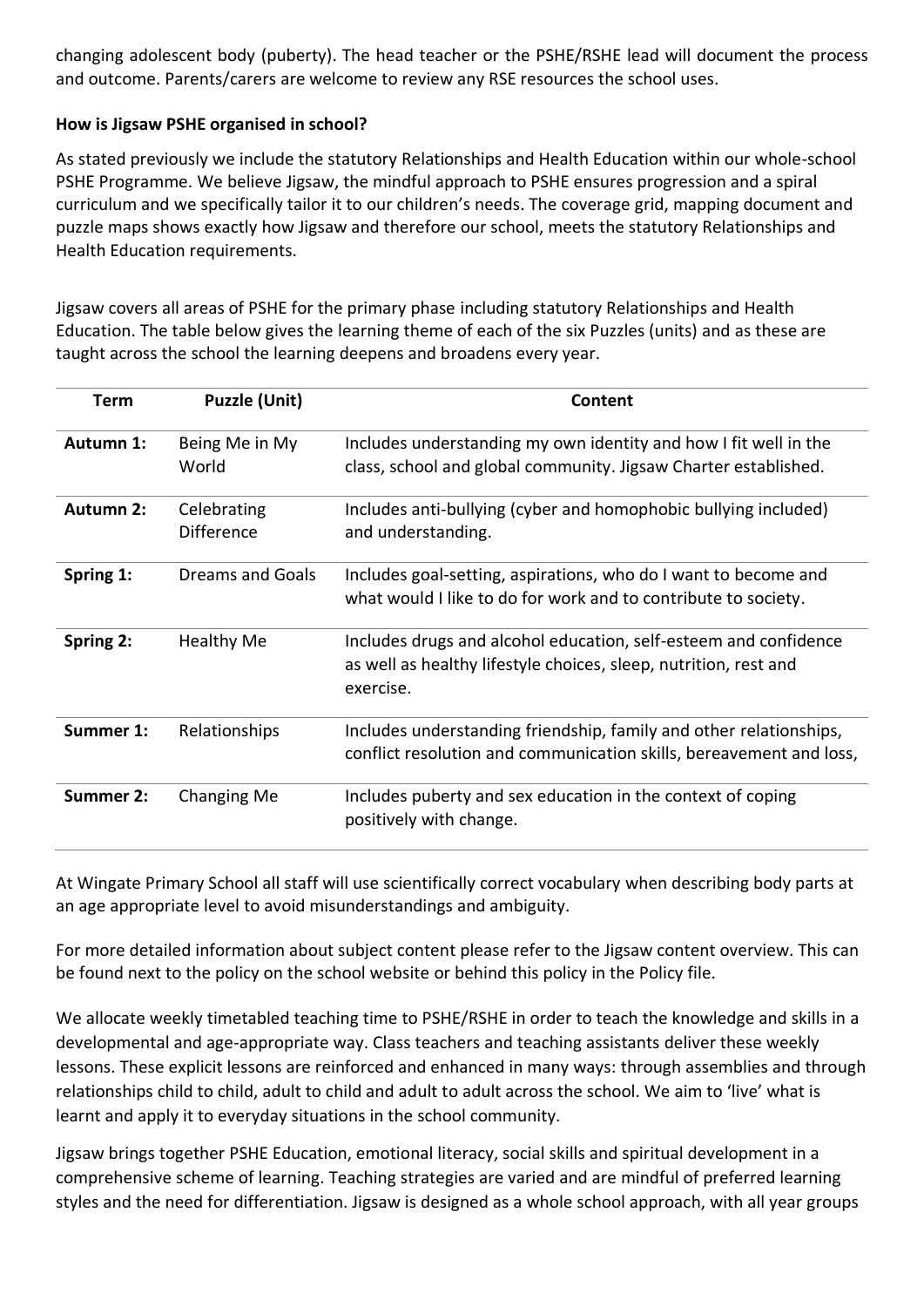working on the same theme (Puzzle) at the same time. This enables each Puzzle to start with an introductory assembly, generating a whole school focus for adults and children alike.

There are six Puzzles in Jigsaw that are designed to progress in sequence from September to July. Each Puzzle has six Pieces (lessons). Each Piece (lesson) has two Learning Intentions: one is based on specific PSHE learning and one is based on social and emotional development. The puzzles are designed so that all year groups in the school are following the same themes at the same time, contributing to a whole school approach. We begin with the Being Me in My World puzzle. It is important that thisis delivered first asit sets up the Jigsaw Charter for the year in the classroom and is part of building a class community. We then move to the Celebrating Difference puzzle during the second half of the Autumn term and this is timed to fit in with Anti-Bullying Week that takes place at a similar time. In the Spring term we move onto the Dreams and Goals puzzle as this fits in with the theme of a new year in January and looking forwards as we often do at this time of year. Following this we move onto the Healthy Me and Relationships puzzles**.** These units can tackle some of the more controversial topics such as medicines and drugs so we feel they are better introduced at this point when a safe learning environment is well established and children feel settled and comfortable with their teacher, and each other. Finally towards the end of the school year we move onto the Changing Me puzzle. Again due to the nature of the content of this unit i.e.naming body parts, puberty and sex education we feel this is best delivered at this point when teachers have had a considerable amount of time with their classes and safe learning environments are well established. It also gives teachers the maximum amount of time to assess the emotional maturity of their classes, knowledge vital to delivering effective, successful sex education. This puzzle also contains content on moving on from one class to another, and from primary to secondary school for Year 6 children so is delivered at the end of the school year.

In addition all year groups access a selection of 'Educate & Celebrate' books each year to teach LGBT+ issues and equal opportunities at an age appropriate level.

#### **The Learning Environment**

Establishing a safe, open and positive learning environment based on trusting relationships between all members of the class, adults and children alike, is vital. To enable this, it is important that 'ground rules' are agreed and owned at the beginning of the year and are reinforced in every Piece (lesson) – by using The Jigsaw Charter. (Ideally, teachers and children will devise their own Jigsaw Charter at the beginning of the year so that they have ownership of it.) It needs to include the aspects below:

The Jigsaw Charter

- We take turns to speak
- We use kind and positive words
- We listen to each other
- We have the right to pass
- We only use names when giving compliments or when being positive
- We respect each other's privacy (confidentiality)

#### **Inclusion**

#### *Pupils with Special Needs*

We will ensure that all pupils receive PSHE/RSHE and we will offer provision appropriate to the needs of all our pupils, taking specialist advice where necessary. Jigsaw is written as a curriculum provision for all children. Inclusivity is part of its philosophy. Teachers will need, as always, to tailor each Piece (lesson) to meet the needs of the children in their classes. To support this differentiation, many Jigsaw Pieces (lessons) suggest creative learning activities that allow children to choose the media with which they work and give them scope to work to their full potential.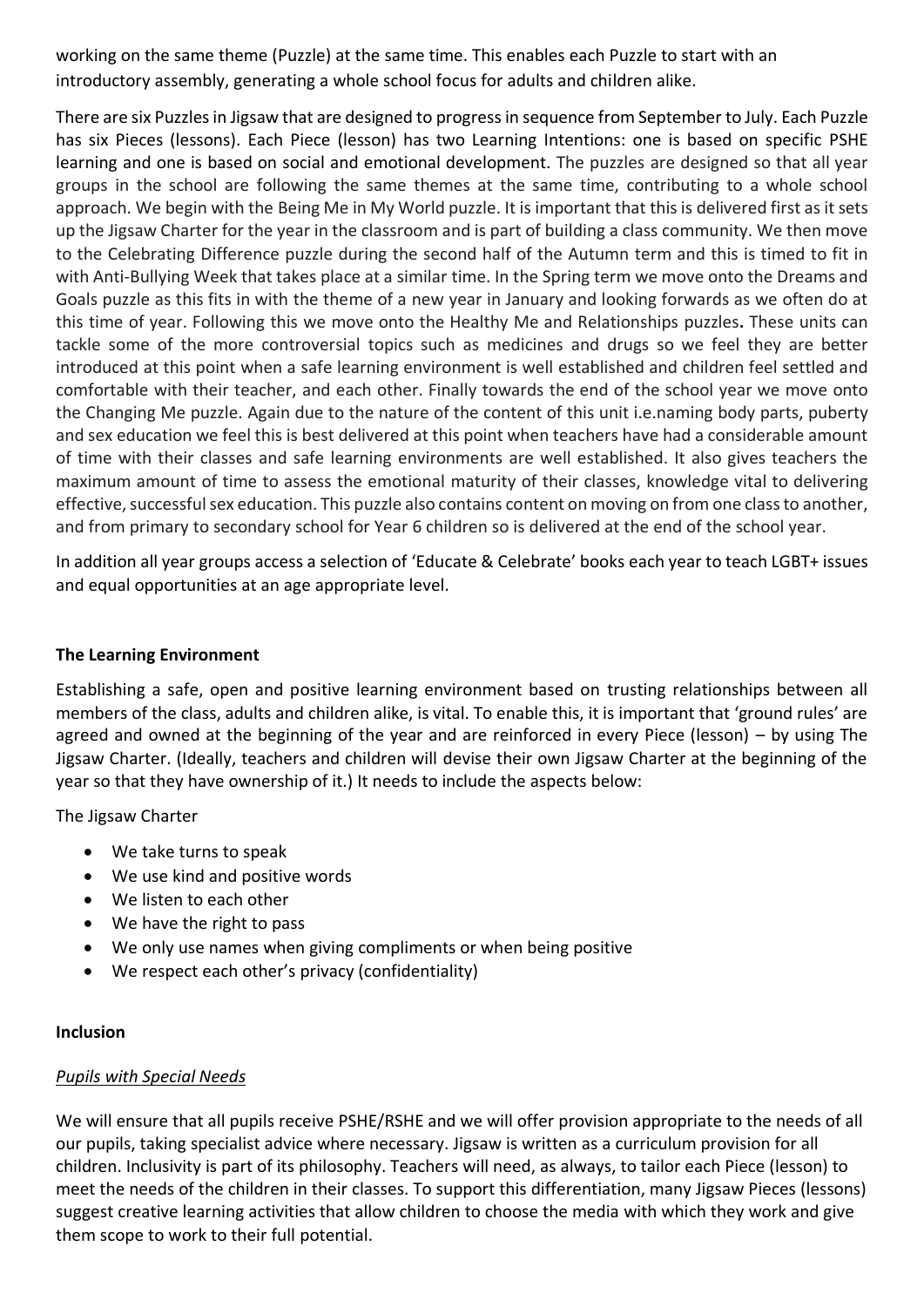#### *Ethnic, Cultural and Religious Groups*

We intend our policy to be sensitive to the needs of different ethnic, cultural and religious groups. We encourage parents /carers to discuss any concerns with the Mrs Binks.

#### **Equality**

This policy will inform the school's Equalities Plan. The DfE Guidance 2019 (p. 15) states, "Schools should ensure that the needs of all pupils are appropriately met, and that all pupils understand the importance of equality and respect. Schools must ensure they comply with the relevant provisions of the Equality Act 2010 under which sexual orientation and gender reassignment are amongst the protected characteristics. At the point at which schools consider it appropriate to teach their pupils about LGBT (Lesbian, Gay, Bisexual, Transgender), they should ensure this content is fully integrated into their programmes of study for this area of the curriculum rather than delivered as a stand-alone unit or lesson. Schools are free to determine how they do this, and we expect all pupils to have been taught LGBT content at a timely point as part of this area of the curriculum".

At Wingate Primary School we are confident that LGBT teaching is fully intergrated into our PSHE/RSHE curriculum. We aim to deal sensitively and honestly with regard of sexual orientation and gender identity, answer appropriate questions and offer support. Pupils, whatever their developing gender identity and sexuality need to feel that relationship education is relevant to them. We promote respect for all and value every individual child. We also respect the right of our children, their families and our staff, to hold beliefs, religious or otherwise, and understand that sometimes these may be in tension with our approach to some aspects of Relationships, Health and Sex Education.

For further explanation as to how we approach LGBT relationships in our PSHE/RSHE Programme please see:

'Including and valuing all children. What does Jigsaw teach about LGBTQ relationships?'

#### **Assessment of PSHE**

Assessment is carried out where appropriate, for example, at the end of every puzzle and involves teacher, pupil and peer assessment of knowledge and understanding, interpersonal skills, and attitudes. In order to assess the children's knowledge in PSHE/RSHE, staff will informally measure children's work and development against the attainment descriptors – ensuring all pupils have the opportunity to develop the appropriate skills and knowledge expected of them; whilst providing feedback which will enable each child to develop their skills further. The attainment descriptors are specific to Jigsaw and to year groups. They are designed to give guidance when considering each child's learning journey. They are not nationallyrecognised. There are no national level descriptors for PSHE/RSHE. Our philosophy is that children are praised and their achievements celebrated in every Piece (lesson). It demands a positive relationship between the teacher and the children which, in itself, values and celebrates each individual. Appropriate time is allocated for this process.

#### **Reporting to Parents/Carers**

Assessment against the attainment decsriptors, children's Jigsaw Journals and floor books assist teachers in reporting meaningful learning progress to parents/carers.

#### **External contributors**

External contributors from the community, e.g. school nurses, community police and fire officers make a valuable contribution to our PSHE/RSHE programme. Their input is carefully planned and monitored so as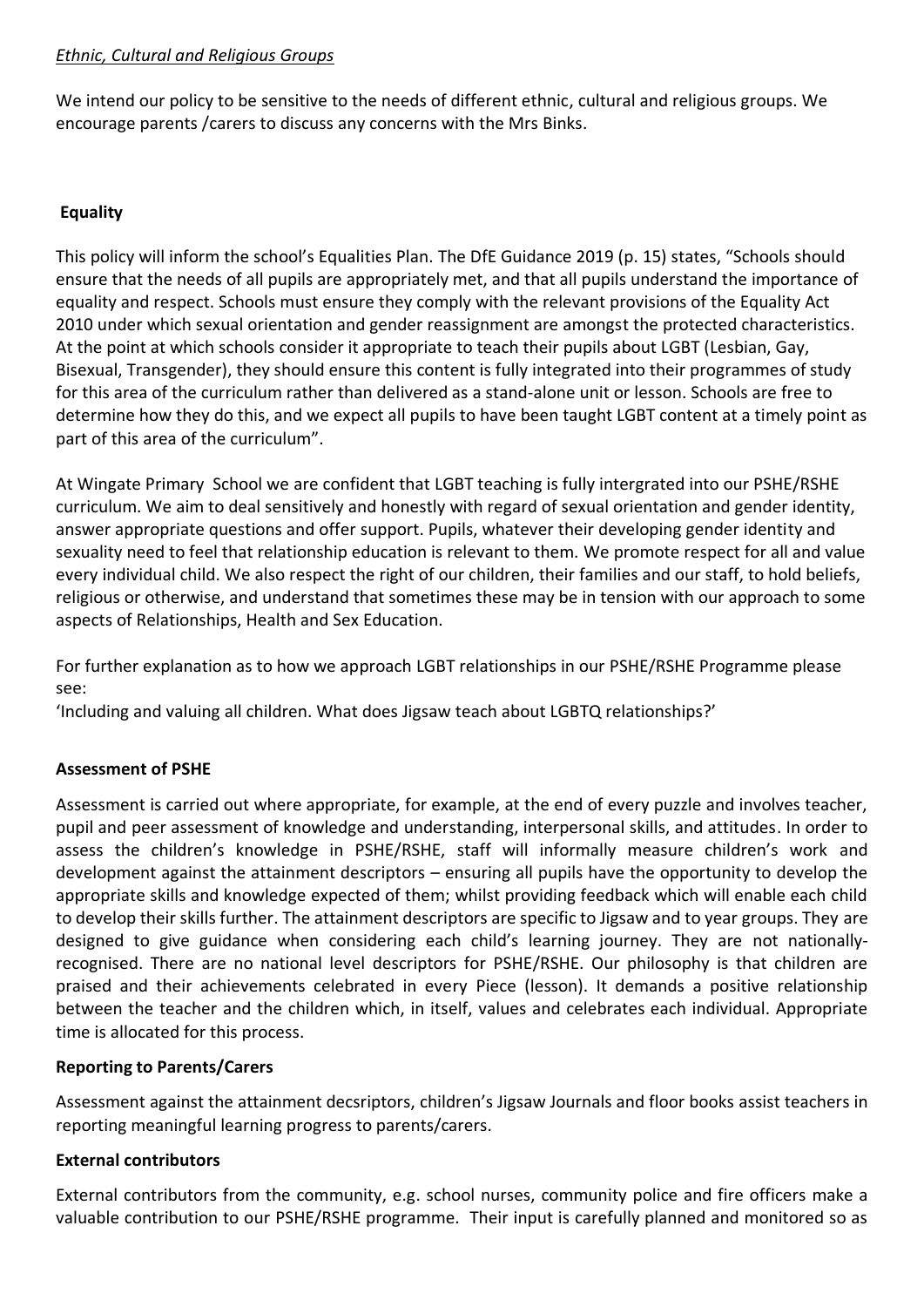to fit into and complement the programme. Teachers will always be responsible for the delivery of the PSHE/RSHE programme.

## **Safeguarding reports of abuse and confidentiality**

Teachers need to be aware that sometimes disclosures may be made during PHSE/RSHE lessons; in which case, school safeguarding procedures must be followed immediately. Sometimes it is clear that certain children may need time to talk one-to-one after the lesson closes. It is important to allow the time and appropriate staffing for this to happen. If disclosures occur, our school's disclosure policy will be enacted.

It should be made clear to pupils that all adults in school cannot guarantee absolute confidentiality. This should be made clear when forming the class/group agreements.

A child under 13 is not legally capable of consenting to sexual activity. Any offence under The Sexual Offences Act 2003 involving a child under 13 is very serious and should be taken to indicate a risk of significant harm to the child. Cases involving under 13's should always be discussed with a nominated child protection lead.

Under the Sexual Offences Act, penetrative sex with a child under the age of 13 is classed as rape. Therefore, in all cases where the sexually active young person is under 13, a referral should be made to First Contact, identifying the young person, and the sexual partner if known. Following this, a Strategy Meeting or discussion will be held. The meeting will involve a Team Manager, Social Worker, Police, Health Worker, Education and Welfare and other relevant agencies, to discuss appropriate next steps.

Where the allegation concerns penetrative sex, or other intimate sexual activity occurs, there would always be reasonable cause to suspect that a child, whether girl or boy, is suffering or likely to suffer significant harm. All cases involving under 13's should be fully documented and reported.

Health professionals in school are bound by their codes of conduct but have a duty to share information with relevant others, if they believe that a child is suffering abuse.

*These procedures should be read in conjunction with the Durham Safeguarding Children's Partnership procedures (link) with special reference to Sections 3 'Referral and Investigation' and Section 6.13 'Sexually Active Children under 18' – 'Young People under the age of 13'*

#### **Teaching Sensitive and Controversial Issues**

Sensitive and controversial issues are certain to arise in learning from real-life experience. Teachers will be prepared to handle personal issues arising from the work, to deal sensitively with, and to follow up appropriately, disclosures made in a group or individual setting. Issues that we address that are likely to be sensitive and controversial because they may have a political, social or personal impact or deal with values and beliefs including family lifestyles and values, physical and medical issues, financial issues, bullying and bereavement.

Teachers will take all reasonable, practical steps to ensure that, where sensitive or controversial issues are brought to pupils' attention, they are offered a balanced presentation of opposing views. Teachers will adopt strategies that seek to avoid bias on their part and will teach pupils how to recognise bias and evaluate evidence. Teachers will seek to establish a classroom climate in which all pupils are free from any fear of expressing reasonable points of view that contradict those held either by their class teachers or their peers.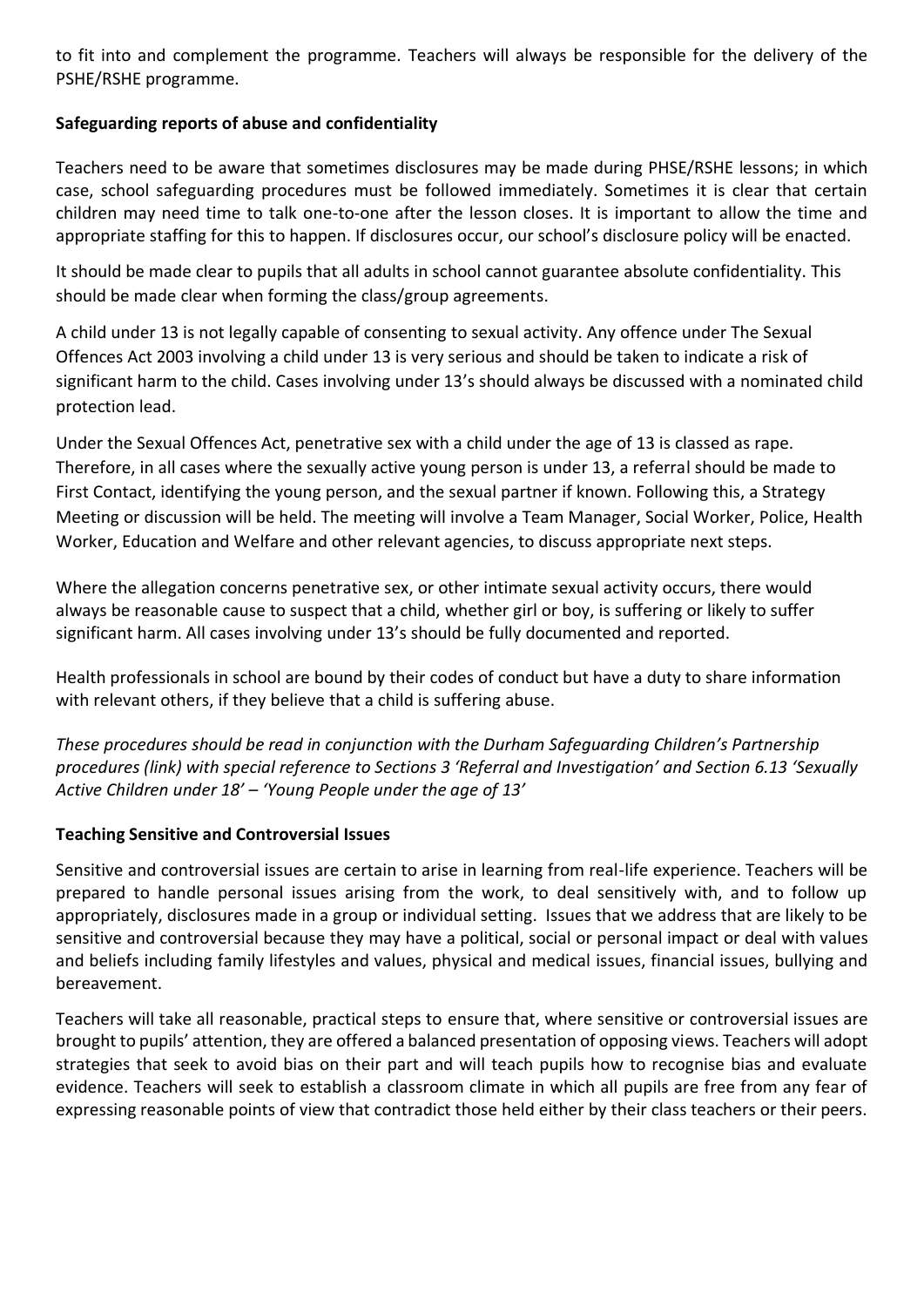#### **Answering Difficult Questions and Sensitive Issues**

Staff members are aware that views around PSHE/RSHE-related issues are varied. However, while personal views are respected, all PSHE/RSHE issues are taught without bias using Jigsaw. Topics are presented using a variety of views and beliefs so that pupils are able to form their own, informed opinions but also respect that others have the right to a different opinion. Both formal and informal PSHE/RSHE questions from pupils are answered according to the age and maturity of the pupil(s) concerned. When pupils ask questions, we aim to answer them honestly at an age appropriate level and within the group/classroom agreement established at the start of the sessions. If it is felt that answering a specific question would involve information at a level inappropriate to the age and development of the rest of the pupils, the question will be dealt with individually at another time. Children whose questions go unanswered may turn to inappropriate sources of information. We believe that individual teachers must use their skill and discretion in this area and refer to the Designated Safeguarding Leads if they are concerned.

## **Working with parents and carers**

The government guidance on Relationships, Sex Education and Health Education (DfE, 2019) emphasises the importance of schools working in partnership with parents and carers. Here at Wingate Primary School we believe the role of parents in the development of their children's understanding about relationships is vital. Parents/carers are the first educators of their children. Therefore, we will ensure that we work closely with parents/carers to ensure they are aware what is taught and when. This policy and information on what will be taught and when will be freely available on our school website for parent/carers to access. Additionally we will consult parents/carers prior to teaching the Changing Me topic in the summer term about the detailed content of what will be taught. Parents and carers have the right to see sample materials used within the teaching of PSHE/RHSE and can do so by prior appointment with a member of staff. As Jigsaw materials are copyrighted the school is not permitted to put teaching materials on the public facing website, or provide electronic copies of materials to parents and carers at home. Support will be available for all parent/carers with regard to talking to their children about relationship, health and sex education and how to link this with what is being taught in school. Parents/carers should be aware that schools are legally required to provide a broad and balanced curriculum. Sex and relationships topics can arise incidentally in other subjects and it is not possible to withdraw pupils from these relatively limited and often unplanned discussions. Good communication and opportunities for parents to understand and ask questions about the school's approach can help increase confidence in the curriculum.

#### **Pupil's understanding of period products and disposal in school**

As part of lessons on puberty pupils who have or will have periods will be made aware of the procedures in place for accessing and the safe disposal of period products. We are aware that period poverty can be an issue for some pupils and will ensure that all pupils have access to appropriate period products during school time.

#### **Roles and Responsibilities**

Miss Hunter is the subject coordinator for PSHE/RSHE and the governor responsible for this subject area is Mrs Rachael Wilson.

#### **Monitoring and Evaluation**

It is the responsibility of the Head Teacher/ Leadership Team to oversee and organise the monitoring and evaluation of PSHE/RSHE, in the context of the overall school plans for monitoring the quality of teaching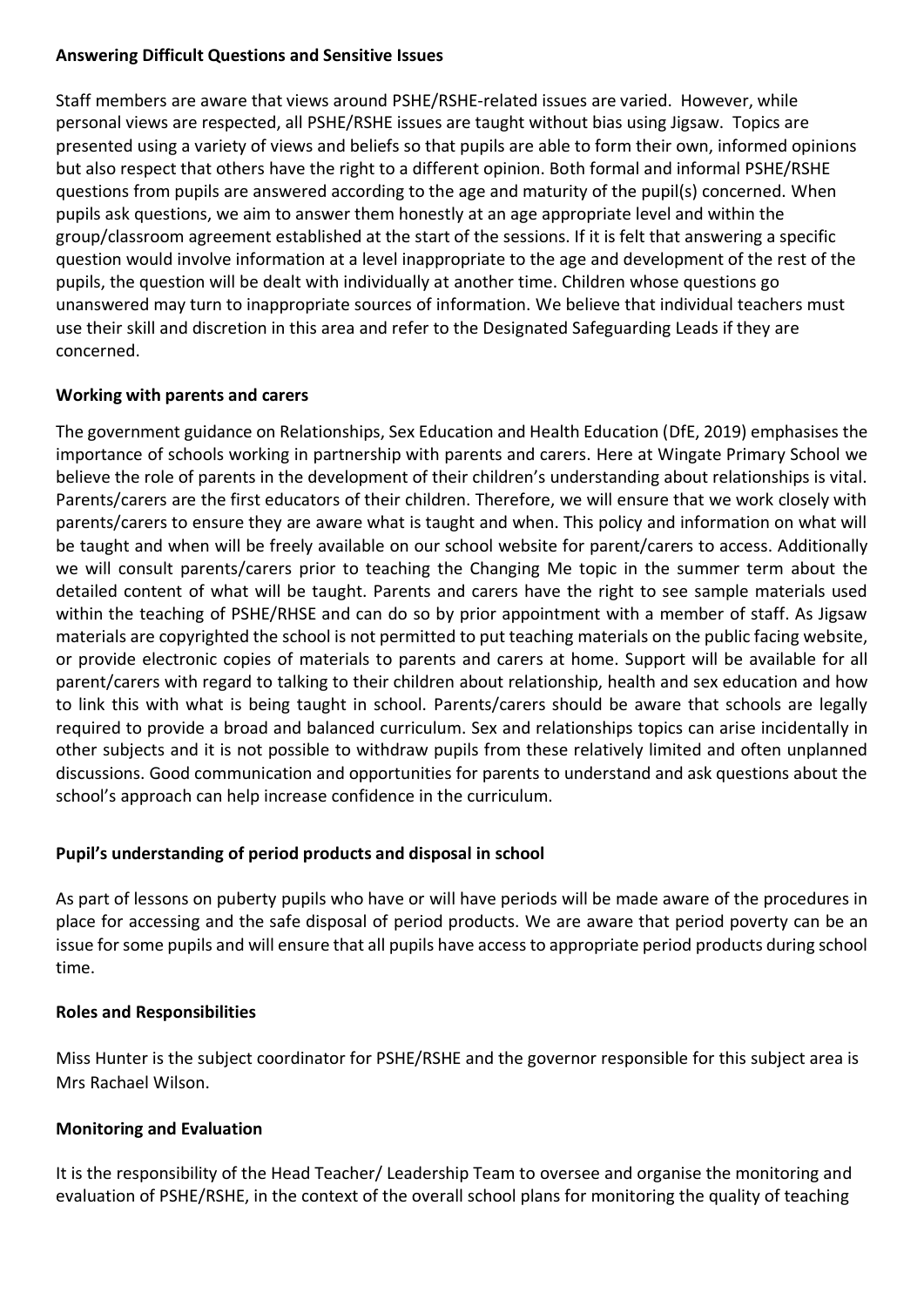and learning. The PSHE/RSHE programme will be treated as a subject and will be involved in a monitoring and evaluation exercise led by the Leadership Team.

The Governing body is responsible for overseeing, reviewing and organising the revision of the PSHE/RSHE policy and curriculum. They will monitor this policy on an annual basis. They will give serious consideration to any comments from parents/carers about the PSHE/RSHE programme, and will make a record of all such comments. Governors scrutinise teaching materials to check they are in accordance with the school's ethos

Ofsted is required to evaluate and report on personal development, behaviour and welfare as well as spiritual, moral, social and cultural development (SMSC) of pupils. This may include evaluating and commenting on the school's PSHE/RSHE policy, curriculum, staff development, and quality of provision.

#### **The Consultation Process**

The consultation process has involved a thorough review of curriculum content by staff, consultation with parents/carers and governors and focus groups with pupils.

## **Policy Review**

This policy is reviewed annually.

|                      | Signed Headteacher | <b>Signed Chair of Governors</b> |
|----------------------|--------------------|----------------------------------|
| Date of approval:    |                    |                                  |
| Date of next review: |                    |                                  |

The information below details the statutory guidance for Relationship and Health Education.

#### **Relationships Education in Primary schools – DfE Guidance 2019**

The focus in primary school should be on teaching the fundamental building blocks and characteristics of positive relationships, with particular reference to friendships, family relationships, and relationships with other children and with adults.

The guidance states that, by the end of primary school:

|                                                  | Pupils should know                                                                                                                                                                                                                                                                                                                                                                                                                                                                                                                                                                              |
|--------------------------------------------------|-------------------------------------------------------------------------------------------------------------------------------------------------------------------------------------------------------------------------------------------------------------------------------------------------------------------------------------------------------------------------------------------------------------------------------------------------------------------------------------------------------------------------------------------------------------------------------------------------|
| <b>Families and</b><br>people who<br>care for me | that families are important for children<br>$\bullet$<br>growing up because they can give love,<br>security and stability.<br>the characteristics of healthy family life,<br>$\bullet$<br>commitment to each other, including in times<br>of difficulty, protection and care for children<br>and other family members, the importance of<br>spending time together and sharing each<br>other's lives.<br>that others' families, either in school or in the<br>wider world, sometimes look different from<br>their family, but that they should respect<br>those differences and know that other |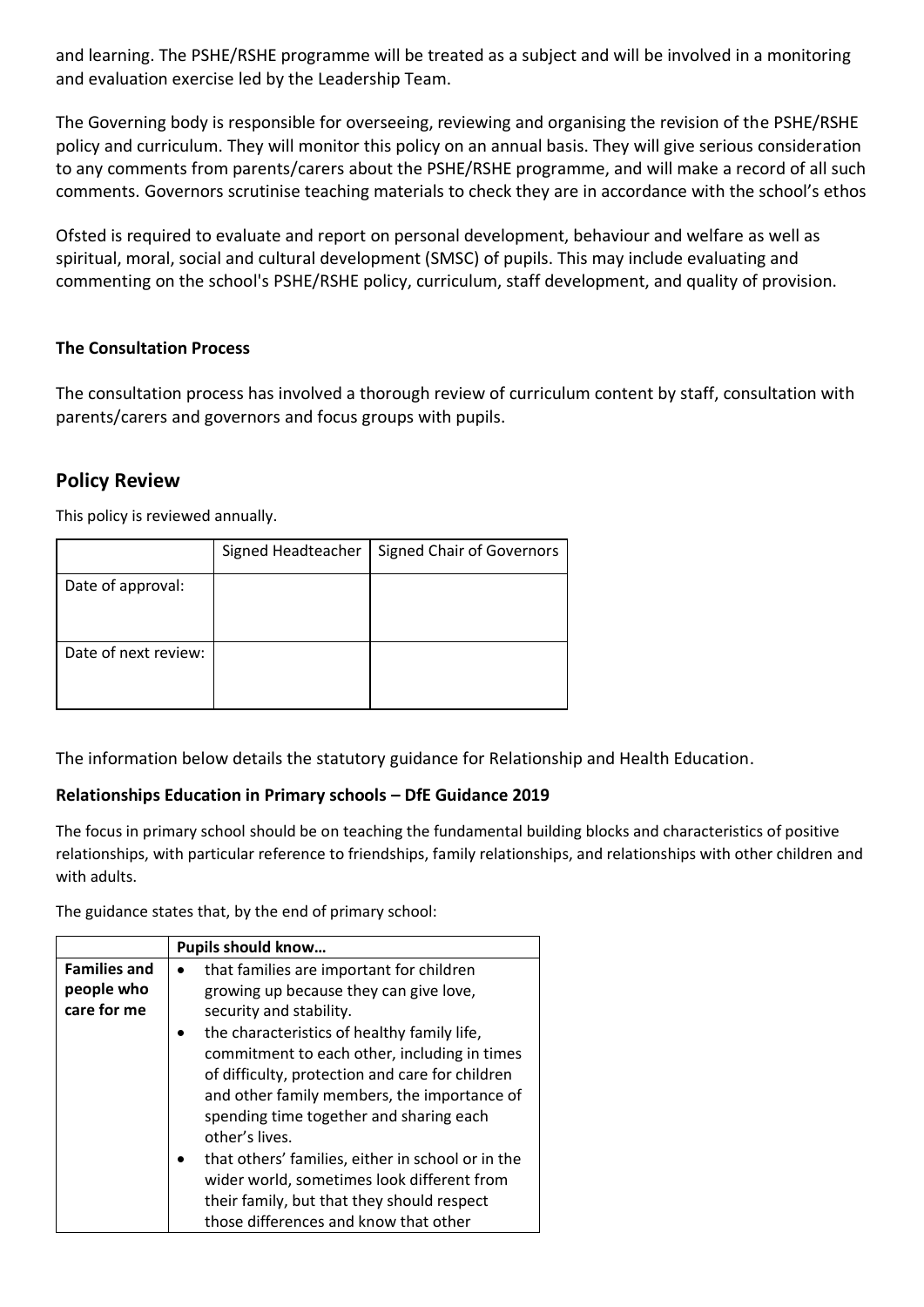|                      |   | children's families are also characterised by   |
|----------------------|---|-------------------------------------------------|
|                      |   | love and care.                                  |
|                      |   | that stable, caring relationships, which may be |
|                      |   | of different types, are at the heart of happy   |
|                      |   | families, and are important for children's      |
|                      |   | security as they grow up.                       |
|                      |   | that marriage represents a formal and legally   |
|                      |   | recognised commitment of two people to each     |
|                      |   | other which is intended to be lifelong          |
|                      |   | (Marriage in England and Wales is available to  |
|                      |   |                                                 |
|                      |   | both opposite sex and same sex couples. The     |
|                      |   | Marriage (Same Sex Couples) Act 2013            |
|                      |   | extended marriage to same sex couples in        |
|                      |   | England and Wales. The ceremony through         |
|                      |   | which a couple get married may be civil or      |
|                      |   | religious).                                     |
|                      |   | how to recognise if family relationships are    |
|                      |   | making them feel unhappy or unsafe, and how     |
|                      |   | to seek help or advice from others if needed.   |
| Caring               |   | how important friendships are in making us      |
| <b>Friendships</b>   |   | feel happy and secure, and how people choose    |
|                      |   | and make friends                                |
|                      |   | the characteristics of friendships, including   |
|                      |   | mutual respect, truthfulness, trustworthiness,  |
|                      |   | loyalty, kindness, generosity, trust, sharing   |
|                      |   |                                                 |
|                      |   | interests and experiences and support with      |
|                      |   | problems and difficulties                       |
|                      |   | that healthy friendships are positive and       |
|                      |   | welcoming towards others, and do not make       |
|                      |   | others feel lonely or excluded                  |
|                      |   | that most friendships have ups and downs,       |
|                      |   | and that these can often be worked through      |
|                      |   | so that the friendship is repaired or even      |
|                      |   | strengthened, and that resorting to violence is |
|                      |   | never right                                     |
|                      |   | how to recognise who to trust and who not to    |
|                      |   | trust, how to judge when a friendship is        |
|                      |   | making them feel unhappy or uncomfortable,      |
|                      |   | managing conflict, how to manage these          |
|                      |   | situations and how to seek help or advice from  |
|                      |   | others, if needed                               |
| Respectful           | ٠ | the importance of respecting others, even       |
| <b>Relationships</b> |   | when they are very different from them (for     |
|                      |   | example, physically, in character, personality  |
|                      |   | or backgrounds), or make different choices or   |
|                      |   | have different preferences or beliefs           |
|                      |   | practical steps they can take in a range of     |
|                      |   |                                                 |
|                      |   | different contexts to improve or support        |
|                      |   | respectful relationships                        |
|                      |   | the conventions of courtesy and manners         |
|                      |   | the importance of self-respect and how this     |
|                      |   | links to their own happiness                    |
|                      |   | that in school and in wider society they can    |
|                      |   | expect to be treated with respect by others,    |
|                      |   | and that in turn they should show due respect   |
|                      |   | to others, including those in positions of      |
|                      |   | authority                                       |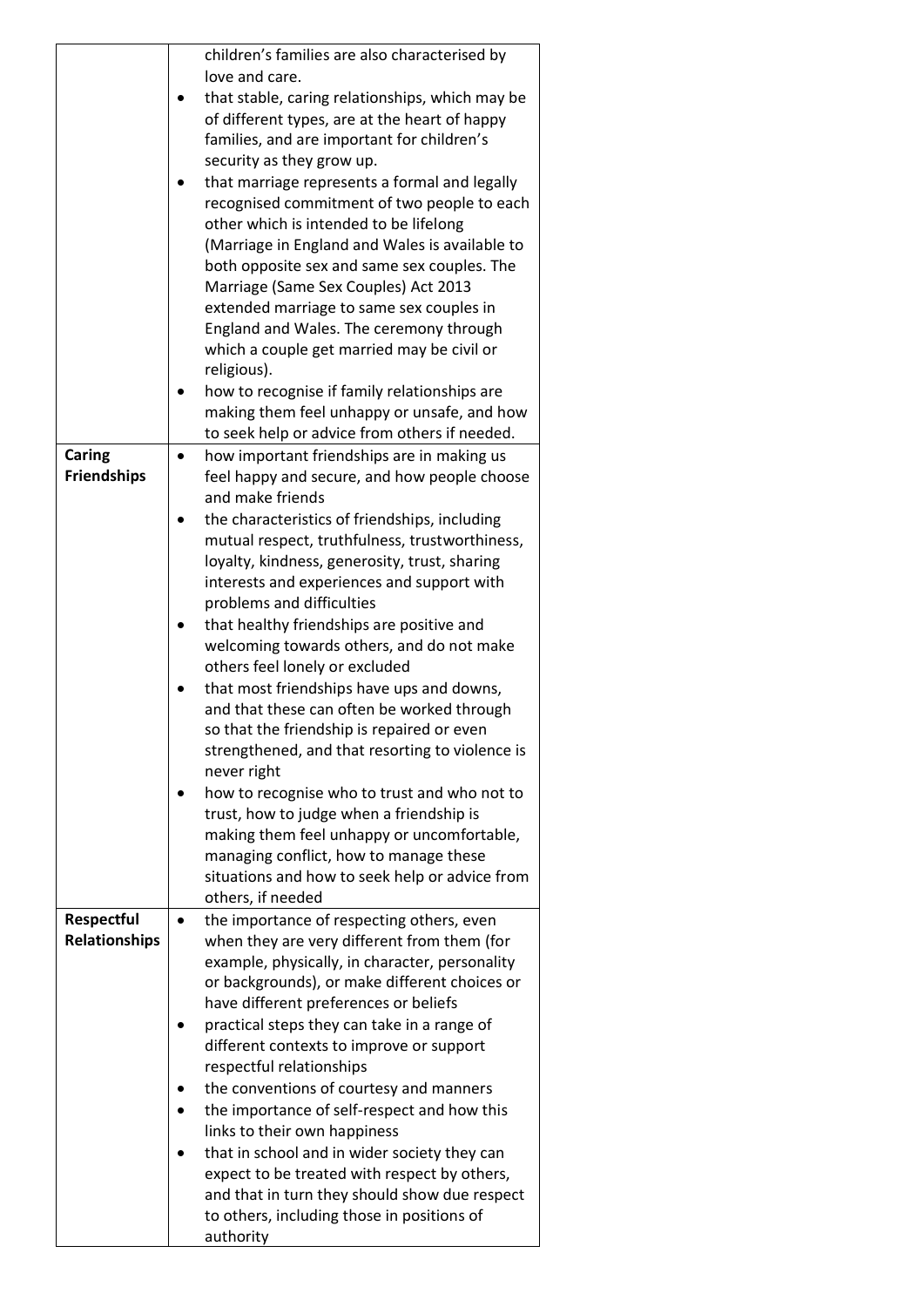|                   |           | about different types of bullying (including                     |
|-------------------|-----------|------------------------------------------------------------------|
|                   |           | cyberbullying), the impact of bullying,                          |
|                   |           | responsibilities of bystanders (primarily                        |
|                   |           | reporting bullying to an adult) and how to get                   |
|                   |           | help                                                             |
|                   |           | what a stereotype is, and how stereotypes                        |
|                   |           | can be unfair, negative or destructive                           |
|                   |           | the importance of permission seeking and                         |
|                   |           | giving in relationships with friends, peers and                  |
|                   |           | adults                                                           |
| Online            |           | that people sometimes behave differently                         |
| relationships     |           | online, including by pretending to be someone                    |
|                   |           | they are not                                                     |
|                   |           | that the same principles apply to online                         |
|                   |           | relationships as to face-to-face relationships,                  |
|                   |           | including the importance of respect for others                   |
|                   |           | online including when we are anonymous.                          |
|                   |           | the rules and principles for keeping safe                        |
|                   |           | online, how to recognise risks, harmful content                  |
|                   |           | and contact, and how to report them.                             |
|                   |           | how to critically consider their online                          |
|                   |           | friendships and sources of information                           |
|                   |           | including awareness of the risks associated                      |
|                   |           | with people they have never met.                                 |
|                   |           |                                                                  |
|                   |           |                                                                  |
|                   |           | how information and data is shared and used                      |
|                   |           | online.                                                          |
| <b>Being safe</b> | $\bullet$ | what sorts of boundaries are appropriate in                      |
|                   |           | friendships with peers and others (including in                  |
|                   |           | a digital context).                                              |
|                   |           | about the concept of privacy and the                             |
|                   |           | implications of it for both children and adults;                 |
|                   |           | including that it is not always right to keep                    |
|                   |           | secrets if they relate to being safe.                            |
|                   |           | that each person's body belongs to them, and                     |
|                   |           | the differences between appropriate and                          |
|                   |           | inappropriate or unsafe physical, and other,                     |
|                   |           | contact.                                                         |
|                   |           | how to respond safely and appropriately to                       |
|                   |           | adults they may encounter (in all contexts,                      |
|                   |           | including online) whom they do not know.                         |
|                   |           | how to recognise and report feelings of being                    |
|                   |           | unsafe or feeling bad about any adult.                           |
|                   |           | how to ask for advice or help for themselves or                  |
|                   |           | others, and to keep trying until they are heard,                 |
|                   |           | how to report concerns or abuse, and the                         |
|                   |           | vocabulary and confidence needed to do so.                       |
|                   |           | where to get advice e.g. family, school and/or<br>other sources. |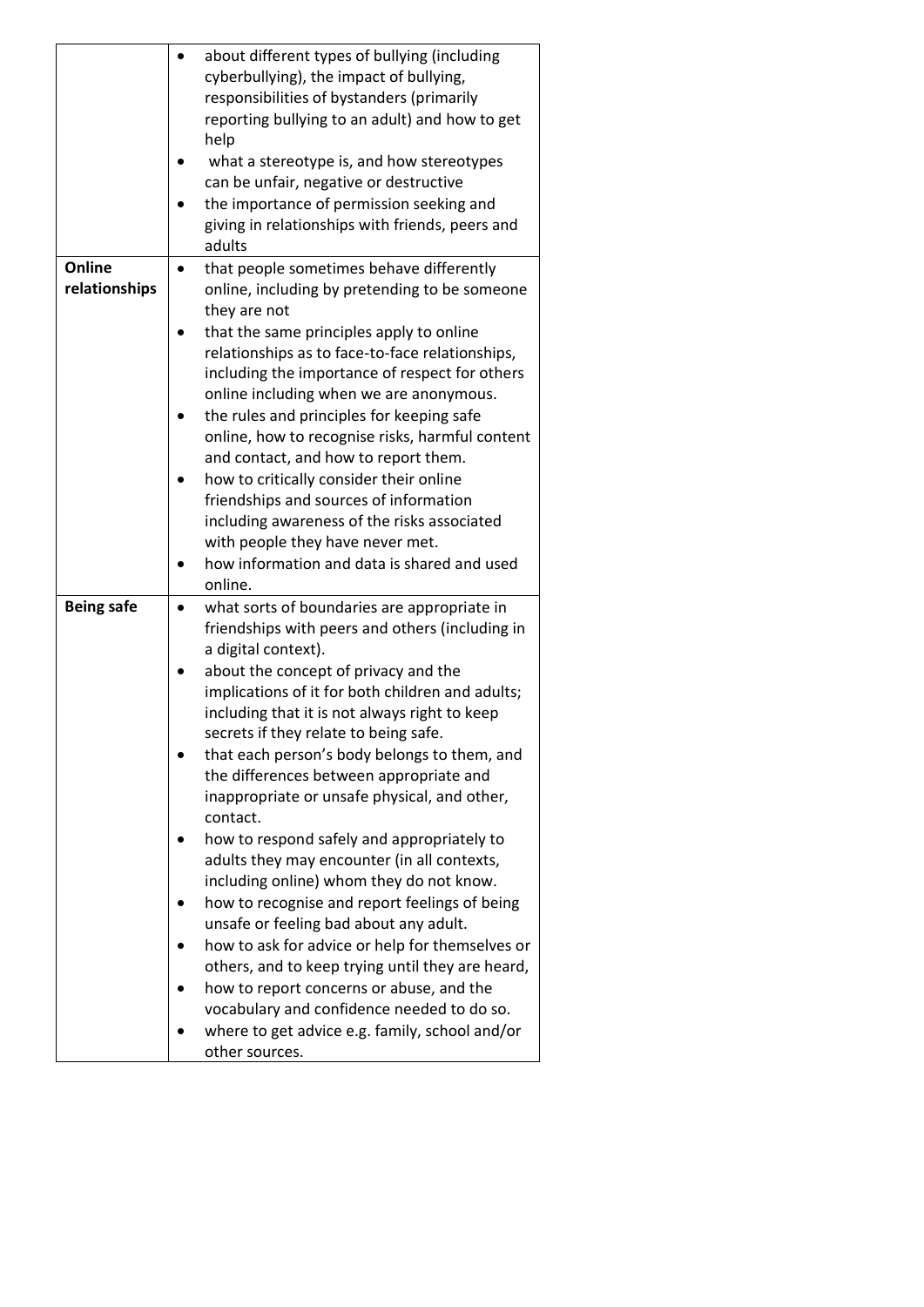# **Physical health and mental well-being education in Primary schools – DfE Guidance**

The focus in primary school should be on teaching the characteristics of good physical health and mental wellbeing. Teachers should be clear that mental well-being is a normal part of daily life, in the same way as physical health.

By the end of primary school:

|                            | <b>Pupils should know</b>                                                                                                                                                                                                                                                                                                        |  |
|----------------------------|----------------------------------------------------------------------------------------------------------------------------------------------------------------------------------------------------------------------------------------------------------------------------------------------------------------------------------|--|
| <b>Mental</b><br>wellbeing | that mental wellbeing is a normal part of<br>daily life, in the same way as physical<br>health.<br>that there is a normal range of emotions<br>(e.g. happiness, sadness, anger, fear,<br>surprise, nervousness) and scale of<br>emotions that all humans experience in<br>relation to different experiences and<br>situations.   |  |
|                            | how to recognise and talk about their<br>emotions, including having a varied<br>vocabulary of words to use when talking<br>about their own and others' feelings.<br>how to judge whether what they are                                                                                                                           |  |
|                            | feeling and how they are behaving is<br>appropriate and proportionate.<br>the benefits of physical exercise, time<br>outdoors, community participation,<br>voluntary and service-based activity on<br>mental well-being and happiness.                                                                                           |  |
|                            | simple self-care techniques, including the<br>importance of rest, time spent with<br>friends and family and the benefits of<br>hobbies and interests.<br>isolation and loneliness can affect                                                                                                                                     |  |
|                            | children and that it is very important for<br>children to discuss their feelings with an<br>adult and seek support.<br>that bullying (including cyberbullying) has<br>a negative and often lasting impact on                                                                                                                     |  |
|                            | mental well-being.<br>where and how to seek support<br>(including recognising the triggers for<br>seeking support), including whom in<br>school they should speak to if they are<br>worried about their own or someone<br>else's mental well-being or ability to<br>control their emotions (including issues<br>arising online). |  |
|                            | it is common for people to experience<br>mental ill health. For many people who<br>do, the problems can be resolved if the<br>right support is made available, especially<br>if accessed early enough.                                                                                                                           |  |
| Internet safety            | that for most people the internet is an                                                                                                                                                                                                                                                                                          |  |
| and harms                  | integral part of life and has many<br>benefits.                                                                                                                                                                                                                                                                                  |  |
|                            | about the benefits of rationing time<br>spent online, the risks of excessive time                                                                                                                                                                                                                                                |  |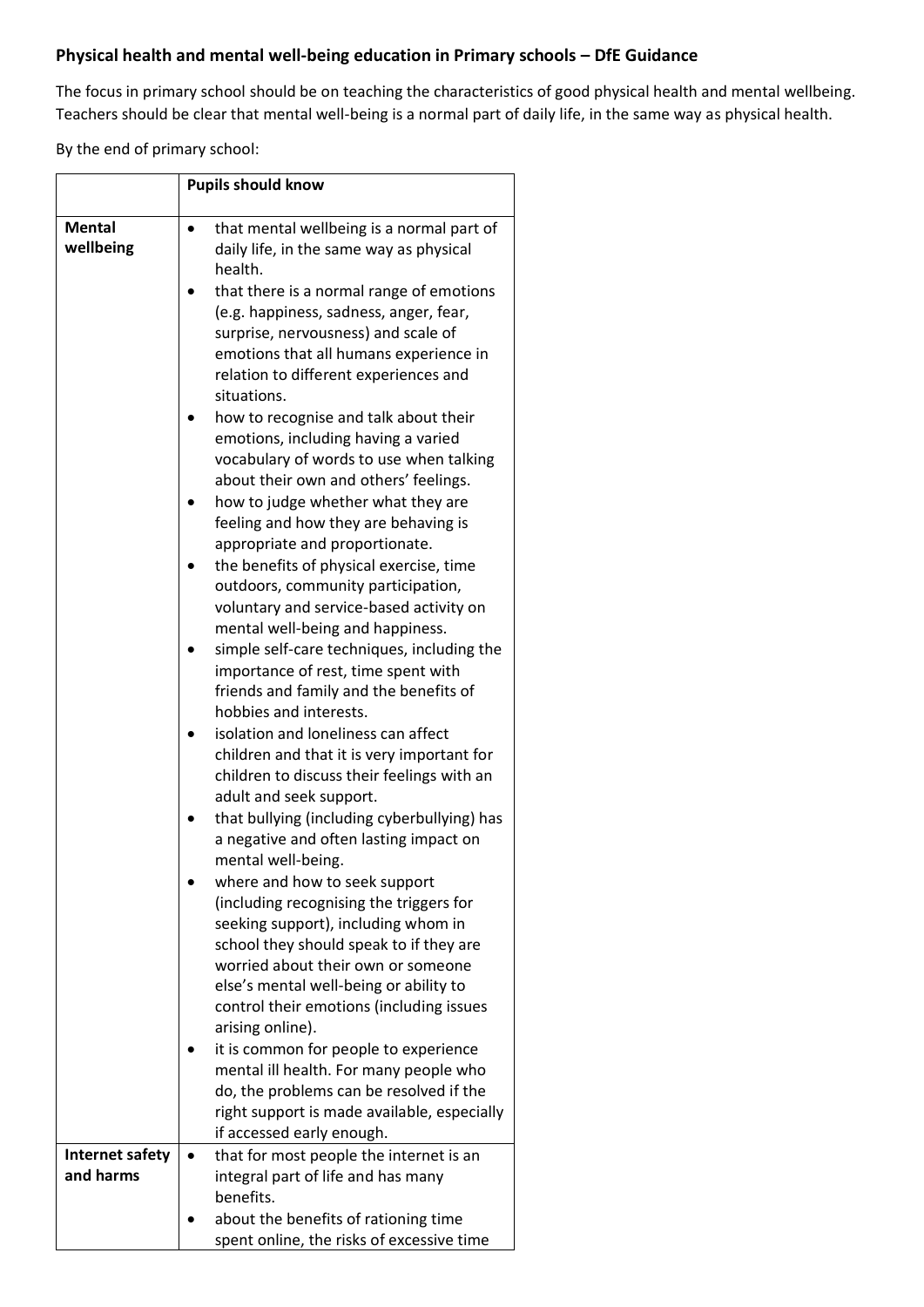|                               | spent on electronic devices and the                                                     |
|-------------------------------|-----------------------------------------------------------------------------------------|
|                               | impact of positive and negative content                                                 |
|                               | online on their own and others' mental                                                  |
|                               | and physical wellbeing.                                                                 |
|                               | how to consider the effect of their online                                              |
|                               | actions on others and knowhow to                                                        |
|                               | recognise and display respectful                                                        |
|                               | behaviour online and the importance of                                                  |
|                               | keeping personal information private.                                                   |
|                               | why social media, some computer games                                                   |
|                               | and online gaming, for example, are age                                                 |
|                               | restricted.                                                                             |
|                               | that the internet can also be a negative                                                |
|                               | place where online abuse, trolling,                                                     |
|                               | bullying and harassment can take place,                                                 |
|                               | which can have a negative impact on                                                     |
|                               | mental health.                                                                          |
|                               | how to be a discerning consumer of                                                      |
|                               | information online including                                                            |
|                               | understanding that information, including                                               |
|                               | that from search engines, is ranked,                                                    |
|                               | selected and targeted.                                                                  |
|                               | where and how to report concerns and                                                    |
|                               | get support with issues online.                                                         |
| <b>Physical</b>               | the characteristics and mental and                                                      |
| health and                    | physical benefits of an active lifestyle.                                               |
| fitness                       | the importance of building regular                                                      |
|                               | exercise into daily and weekly routines                                                 |
|                               | and how to achieve this; for example,                                                   |
|                               | walking or cycling to school, a daily active                                            |
|                               | mile or other forms of regular, vigorous                                                |
|                               | exercise.                                                                               |
|                               | the risks associated with an inactive                                                   |
|                               | lifestyle (including obesity).                                                          |
|                               | how and when to seek support including                                                  |
|                               | which adults to speak to in school if they                                              |
|                               | are worried about their health.                                                         |
| <b>Healthy eating</b>         | what constitutes a healthy diet (including                                              |
|                               | understanding calories and other                                                        |
|                               | nutritional content).                                                                   |
|                               | the principles of planning and preparing a                                              |
|                               | range of healthy meals.                                                                 |
|                               | the characteristics of a poor diet and risks                                            |
|                               | associated with unhealthy eating                                                        |
|                               | (including, for example, obesity and tooth                                              |
|                               | decay) and other behaviours (e.g. the<br>impact of alcohol on diet or health).          |
|                               |                                                                                         |
| Drugs, alcohol<br>and tobacco | the facts about legal and illegal harmful<br>substances and associated risks, including |
|                               | smoking, alcohol use and drug-taking                                                    |
| <b>Health and</b>             |                                                                                         |
| <b>Prevention</b>             | how to recognise early signs of physical<br>illness, such as weight loss, or            |
|                               | unexplained changes to the body.                                                        |
|                               | about safe and unsafe exposure to the                                                   |
|                               | sun, and how to reduce the risk of sun                                                  |
|                               | damage, including skin cancer.                                                          |
|                               |                                                                                         |